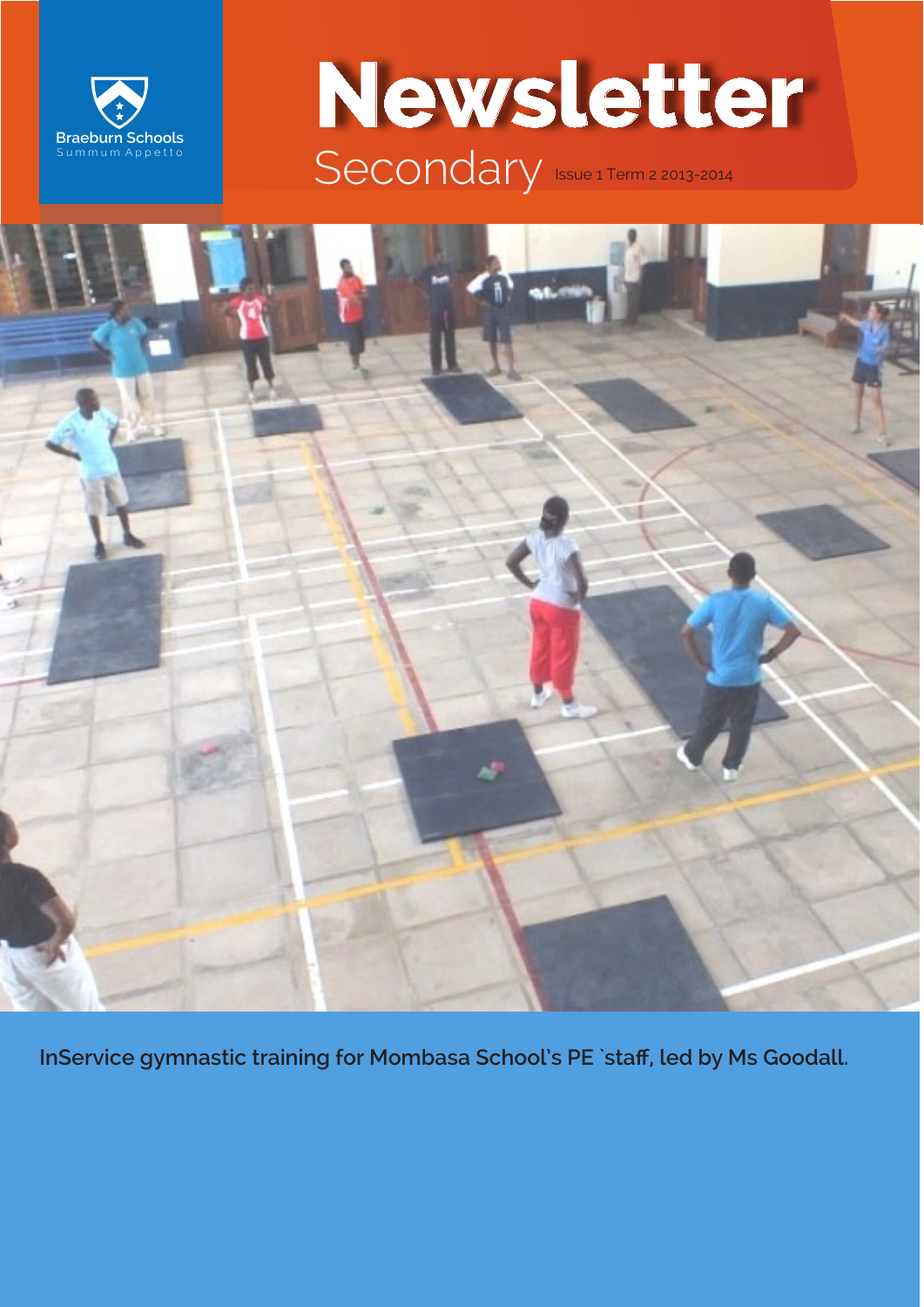### **Head's** Welcome

**Dear Parents and Guardians,**

**belated New Year greeting to all those involved with BMIS**<br>
We welcome 2014<br>
another year in white school, its students and **greeting to all those involved with BMIS. We welcome 2014 as another year in which staff will progress and develop further.** 

**Welcome to the new families who have joined us this term, I know that it will be an exciting new experience for you all and that the new students will gain much by joining us. Please do not hesitate to contact the school if you have any queries or questions.**

**I am happy to welcome Roselyn Ngugi, as the new Secondary School secretary. Please make her welcome.**

**An appeal to parents: Ensure that the car registration documents are returned by Friday. It is possible that the new windscreen security discs will be available after the weekend and that those** 

**who have not registered, will have difficulties accessing the compound without it.**

**The Year 11 mock examinations begin next Wednesday, I sincerely wish students well in these. They are very important tests, in so far as the results are sent on to Cambridge Examination Board, just in case of student difficulties next May and June. Please ensure students use their time well in the evenings on revision.**

**Activities begin on Monday, so please be aware of late home arrivals on some occasions. The Tattle system for security and communication on school transport has been delayed. Please see the letter from the company, who are responsible for fitting and control of the system. A surveillance camera has now been fitted to observe the gate area to ensure safety and record any incidents.**

**I wish everyone a successful** 

**and happy term. It will be a busy one again and I look forward to seeing our stage production of Grease towards the end of term. Calendars will be distributed by Friday, please make use of them in your planning of dates.**

**Have an excellent weekend**

**P Barnard**



*Quote of the Week*

**To the old, long life and treasure; To the young, all health and pleasure. Ben Jonson.**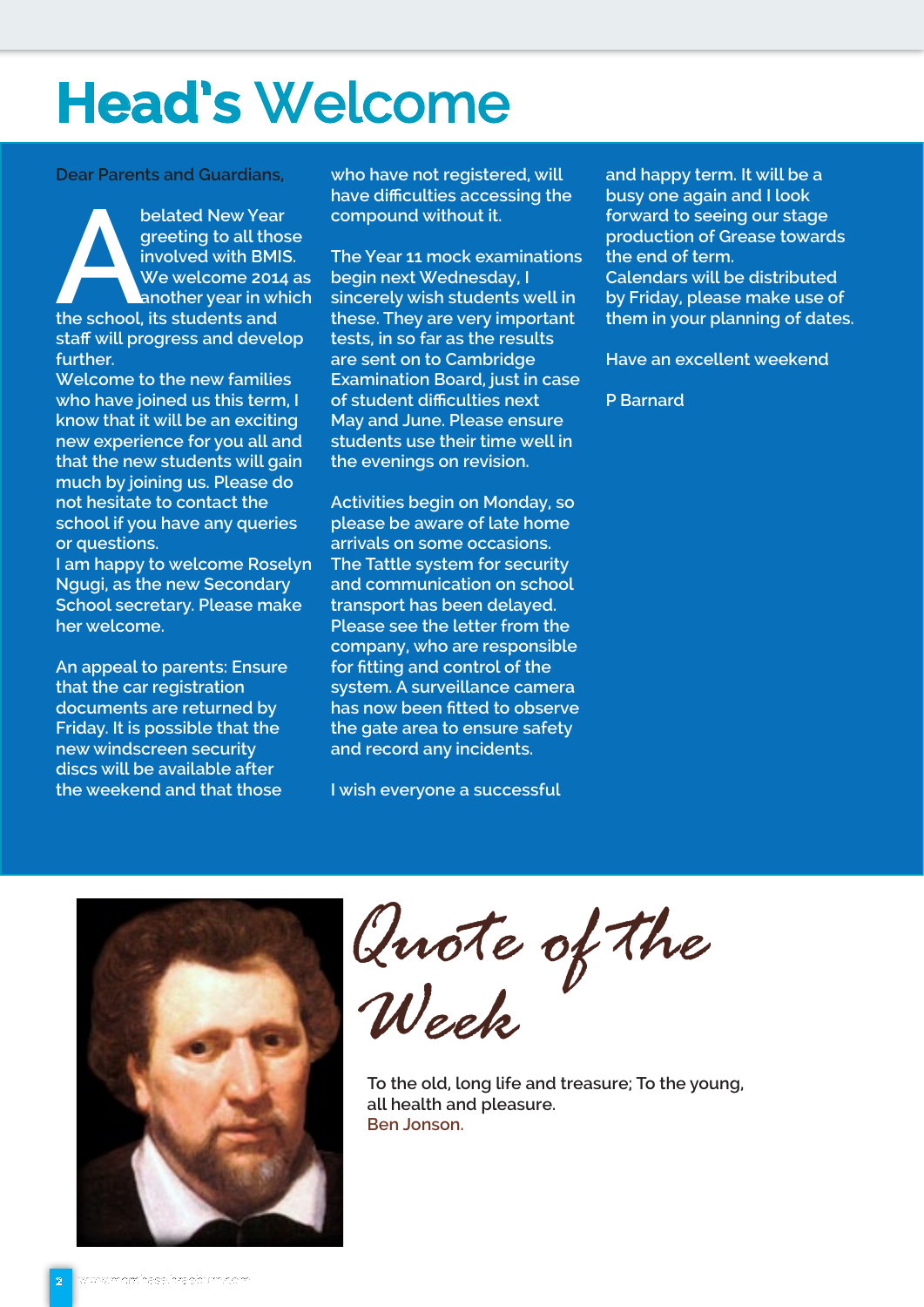# IGCSE MOCK EXAMINATIONS

**THE SUBDE SEX SERVIGHT SUBDE THE SUBDE THE SUBDE THE VEH SURVEY THE VEH THE VEH THE VEH THE VEH THE VEH THE VEH THE VEH THE VEH THE VEH THE VEH THE VEH THE VEH THE VEH THE VEH THE VEH THE VEH THE VEH THE VEH THE VEH THE V he two week long IGCSE MOCK Examinations begin on Wednesday 15th January, 2014 and end on 29th January. The year 11s are currently preparing for these very important examinations and all we can successfully go through this phase of their academic lives.**

**These examinations will go a long way in helping them prepare for the final IGCSE Examinations. All the candidates (including a few y7, 8, 9 and 10 students who will write Foreign Language Mock Exams) are encouraged to carefully study the Mock examination timetables and the Examination rules and regulations provided last term in order to avoid last minute confusion and avoidable inconveniencies. The teachers are more than willing to help in any way possible and candidates are advised to consult with them when necessary.**

**Best of Luck to all the candidates.**

**Felix Ogando Examination Officer**

## **New Staff**



**Roselyn Ngugi New Secondary Secretary**

Guiller

**Search @bmis and the name of the department or the subject e.g @ bmishum , @bmisart and follow us. You will find many updates on what goes on in the classroom, links to educational websites, resources and homework reminders**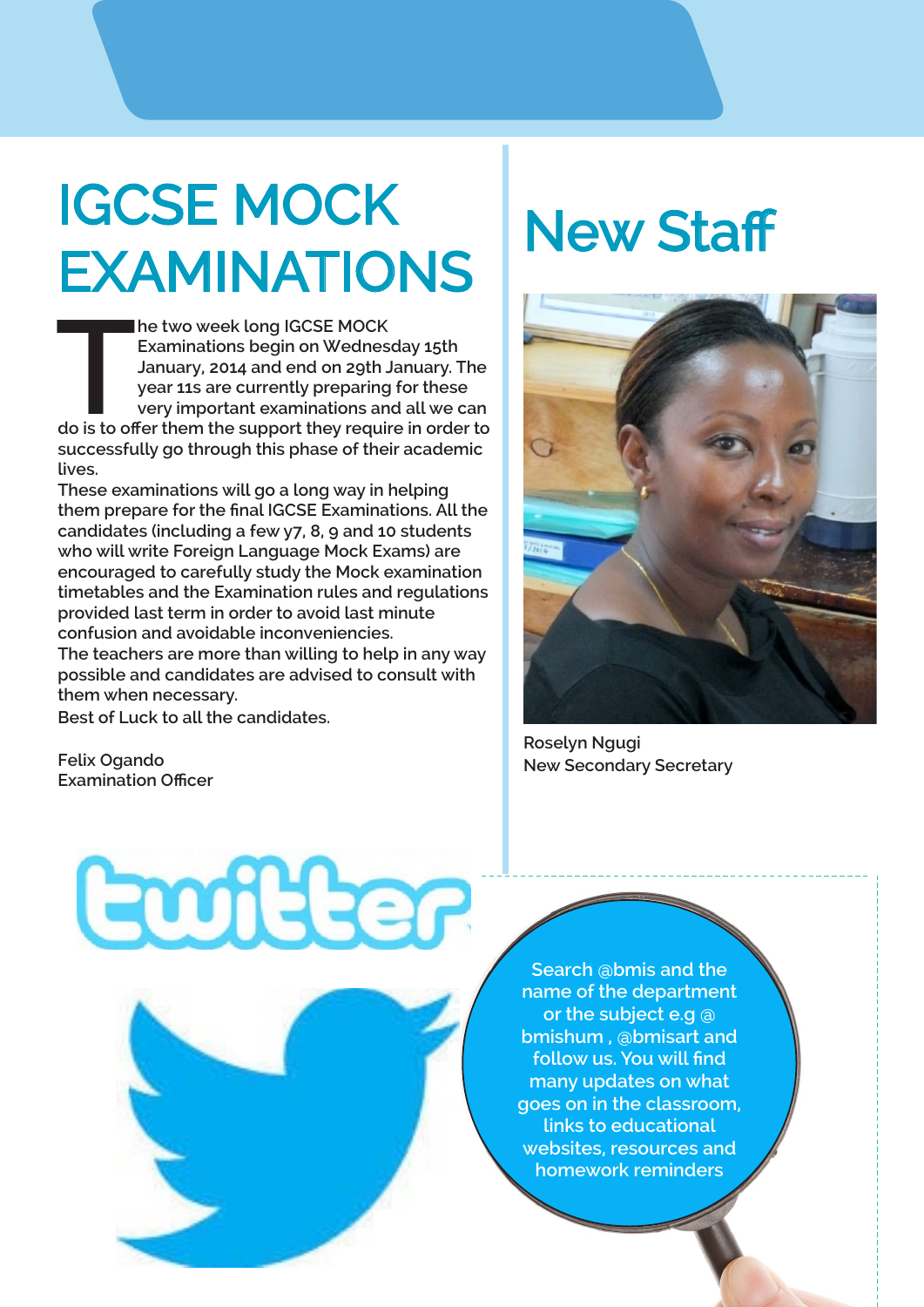### **TATTLE BUS COMMUNICATION DEVICES UPDATE**

Unfortunately the Tattle system has not been able to be up and running from the first day of school as hoped. We received a letter this week from the company, to Braeburn as a group, apologising for the delay.

**" we would like to apologise most sincerely for the inconvenience that we have caused your group of schools through the delay in the implementation of the Tattle School Smart Card solution. This was caused by unforeseen complications in the shipment of devices from overseas during the Christmas period. We are working round the clock to ensure that these are received in the shortest time possible.**

**In the meantime, we initiating the process of wiring the buses so that when the devices arrive it will take a very short time to install them and commission the solution."**

In the meantime we are ensuring that the company installing Tattle for us have all the details they need so that the card printing process, for pupils, may proceed.

We will keep you informed progress as it happens.

# **Forthcoming Fixtures And Events**

### **Week 2**

- **Wed 15 IGCSE mocks begin**
- **Thu 16 U19 boys football v Oshwal (H)**

### **Week 3**

| <b>Thu 23</b>                         | U <sub>19</sub> Boys football vs Aga Khan (H)                                                                                                   |
|---------------------------------------|-------------------------------------------------------------------------------------------------------------------------------------------------|
| Friday <sub>24</sub><br><b>Sat 25</b> | Parent consultation evening (Exc Yr11)<br>John Garrod/Dave Anderson<br>football competition<br>U <sub>15</sub> Boys & U <sub>19</sub> Girls BGE |

### **Change of calendar date (Space evening)**

**Space evening will be included as part of the end of term KS3 science residential and not happen as on the calendar. Kindly take note and accept our apologies for any inconveniences caused.**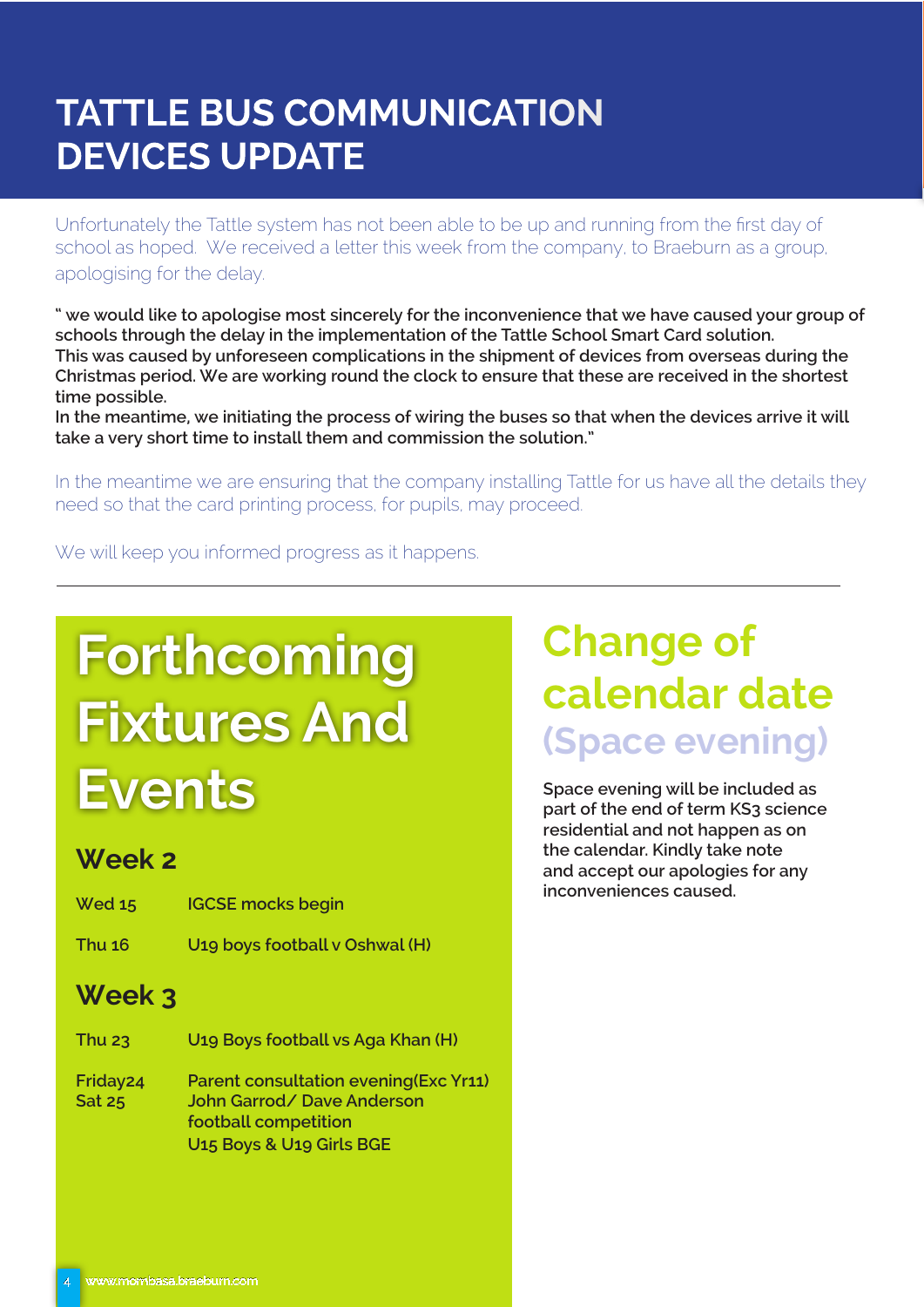## **PE Curriculum INSET**

**InService gymnastic training for Mombasa School's PE `staff, led by Ms Goodall.**

On Wednesday, Mr Jackson Read and Miss Goodall hosted and ran a PE INSET day for 19 PE staff from schools around Mombasa. The sessions involved the teaching of hockey and gymnastics. It certainly looked a lot of fun as you can see by the photos above!

### Car registration

lease can you ensure that your cars and<br>drivers are registered with the school<br>secretaries as soon as possible, if you<br>have not already done so. Once serialise<br>car stickers are distributed to registered<br>cars you will not b drivers are registered with the school secretaries as soon as possible, if you have not already done so. Once serialised car stickers are distributed to registered compound without displaying one. Parents without stickers at this point will be required to sign in with security, to await confirmation before entry and then they will be escorted to the school office by a security guard, as all general visitors to the school are required to do.